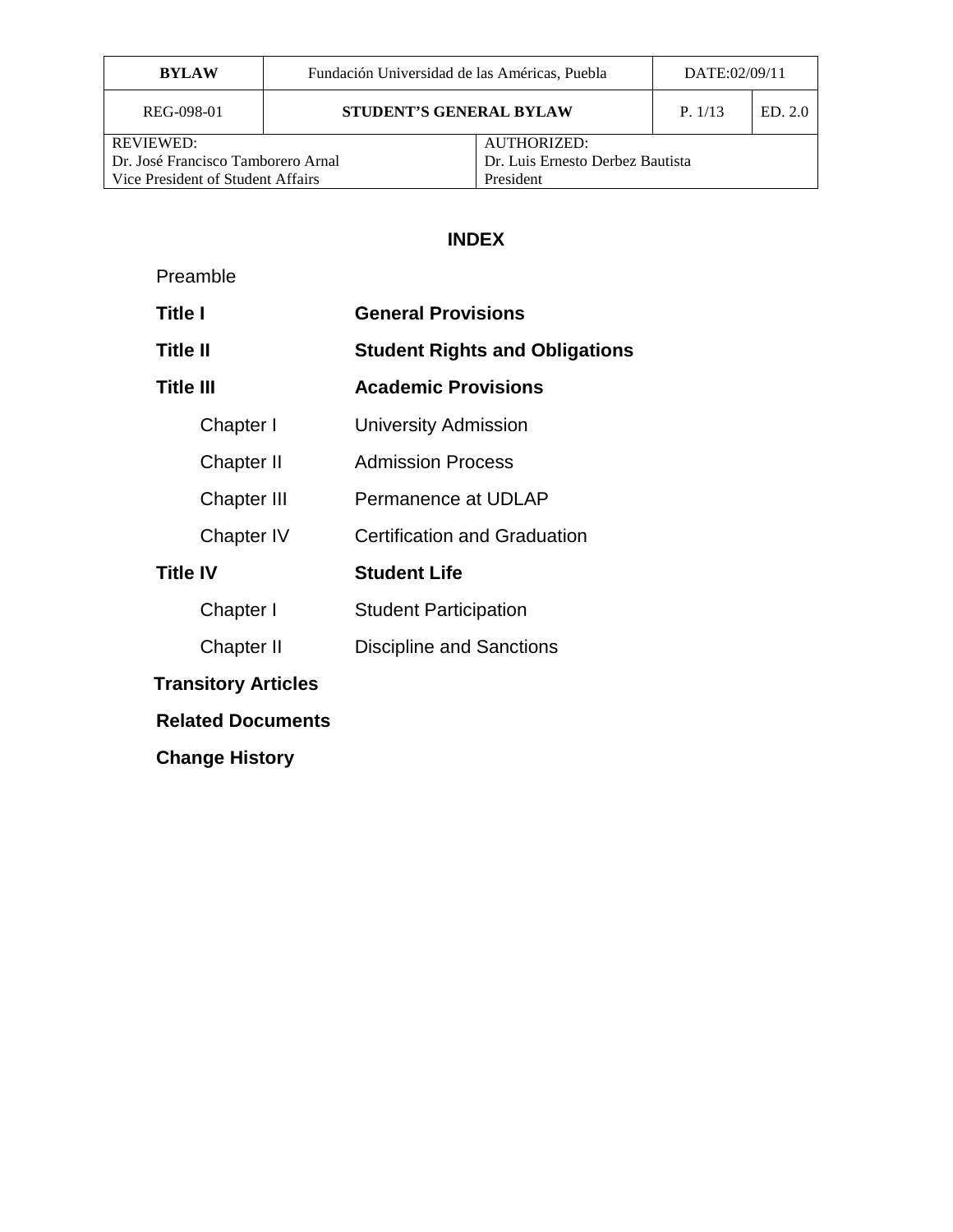| <b>BYLAW</b>                       | Fundación Universidad de las Américas, Puebla |                                  | DATE:02/09/11 |         |
|------------------------------------|-----------------------------------------------|----------------------------------|---------------|---------|
| REG-098-01                         | <b>STUDENT'S GENERAL BYLAW</b>                |                                  | P. 2/13       | ED. 2.0 |
| REVIEWED:                          |                                               | AUTHORIZED:                      |               |         |
| Dr. José Francisco Tamborero Arnal |                                               | Dr. Luis Ernesto Derbez Bautista |               |         |
| Vice President of Student Affairs  |                                               | President                        |               |         |

#### *Preamble*

*The following bylaw establishes the main guidelines that every student must follow at Fundación Universidad de las Américas, Puebla in order to create an environment of healthy living, respect and collaboration that benefits your personal and professional growth in accordance with the institutional mission.*

*The students at Fundación Universidad de las Américas, Puebla have the obligation to carry out all actions with responsibility in order to attain an integral and academically excellent formation.*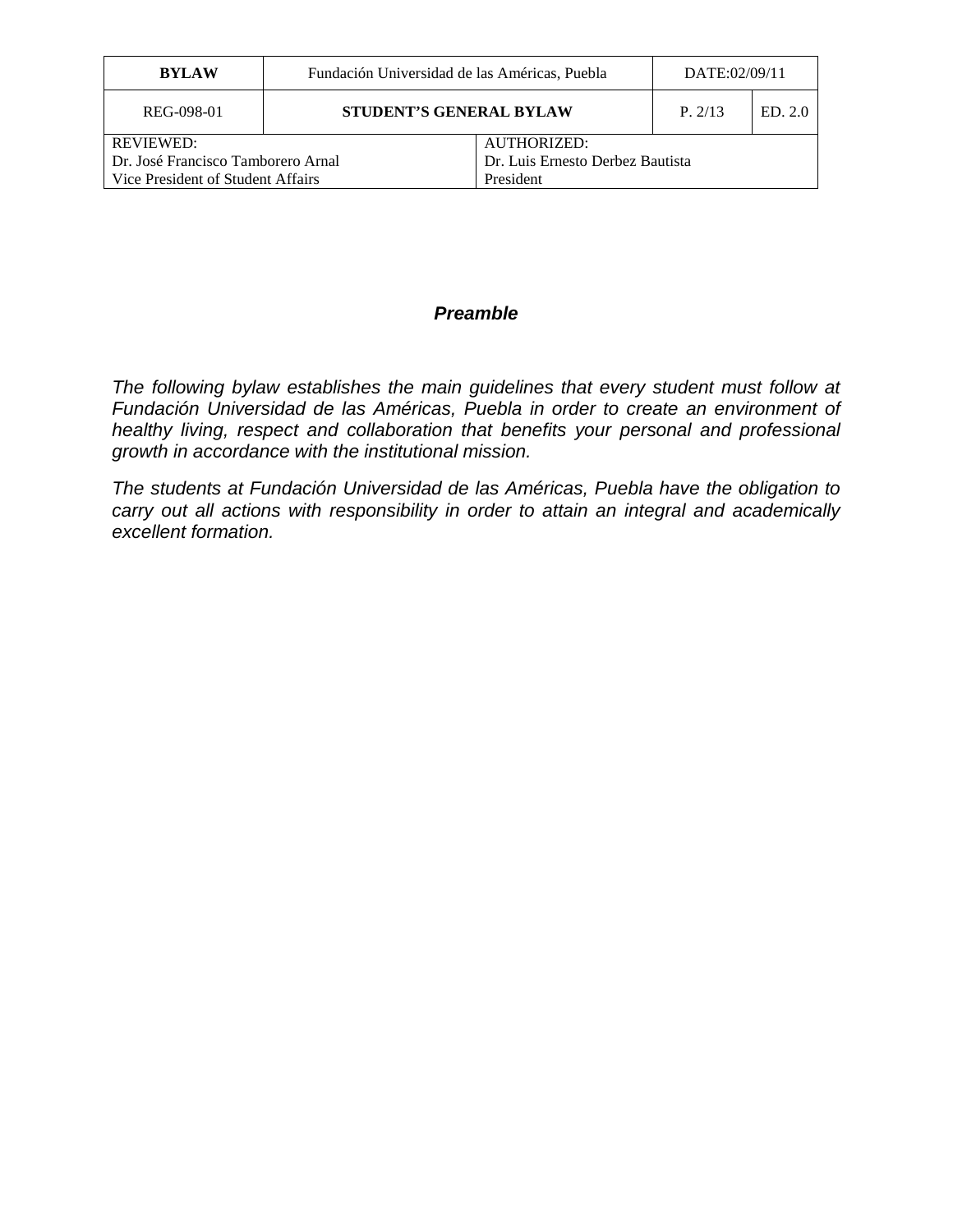| <b>BYLAW</b>                       | Fundación Universidad de las Américas, Puebla |                                  | DATE:02/09/11 |         |
|------------------------------------|-----------------------------------------------|----------------------------------|---------------|---------|
| REG-098-01                         |                                               | <b>STUDENT'S GENERAL BYLAW</b>   |               | ED. 2.0 |
| <b>REVIEWED:</b>                   |                                               | <b>AUTHORIZED:</b>               |               |         |
| Dr. José Francisco Tamborero Arnal |                                               | Dr. Luis Ernesto Derbez Bautista |               |         |
| Vice President of Student Affairs  |                                               | President                        |               |         |

# **TITLE I. GENERAL PROVISIONS**

**Article 1:** For the purposes of this bylaw, a student is a person who is enrolled in one of the academic programs of bachelor, *licenciatura*, master, *maestría*, Ph.D, as well as in international exchange programs offered by Fundación de las Américas, Puebla, and who is registered in courses in the current academic period.

**Article 2:** For the purposes of this bylaw, Fundación Universidad de las Américas, Puebla will be known as University or UDLAP.

**Article 3:** By belonging to the University community, students agree to follow the UDLAP *Código de Ética (Ethics Code)*, Mexican laws, the current institutional policies and the international agreements that the University has with other institutions.

**Article 4:** The University forbids any type of action that promotes, allows or exerts verbal, psychological, physical, or any kind of violence.

**Article 5:** The University will ensure compliance with the principles of protection of students' personal data, such as transcripts, conduct, and physical and mental health, among others, conforming to the stipulations established by national legislation and the internal institution bylaws.

Therefore, this information will only be provided:

- a. Per a student's request.
- b. To parents or guardians, as well as to any individual or corporation that the student has previously authorized.
- c. With the objective of meeting obligations derived from the existing judicial relationship between the University and the student with regards to the provision of education services.
- d. To comply with covenants and/or contracts related to a student's interests.
- e. In cases when a student's life or physical or psychological integrity is at risk, as well as in emergency cases that could potentially harm the student's person or belongings.
- f. To cover the operative needs of information in the institution according to what is stated in the *Política de Privacidad, Confidencialidad y Seguridad de la Información de Estudiantes (Policy for Privacy, Confidentiality and Security of Student's Information)*.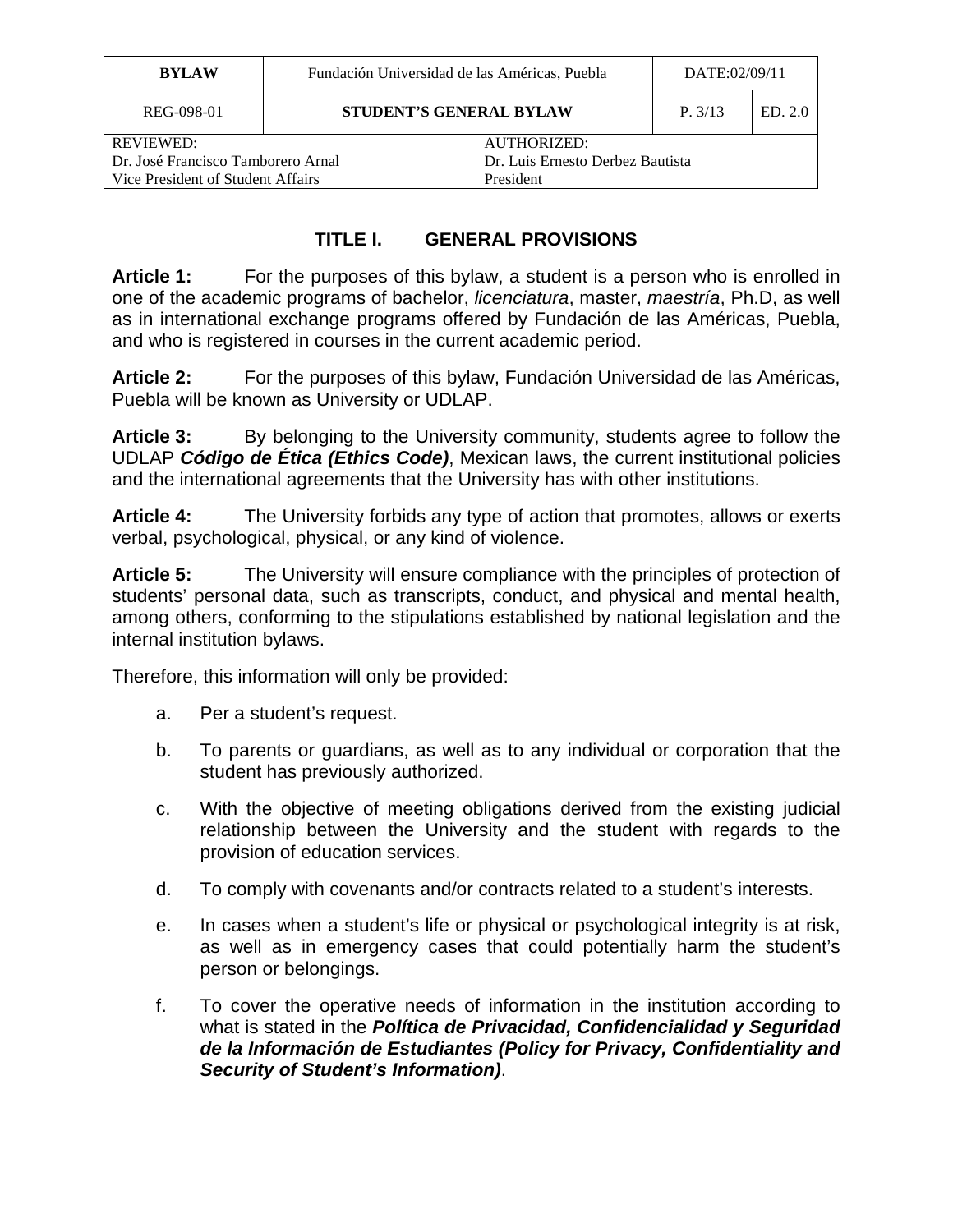| <b>BYLAW</b>                       | Fundación Universidad de las Américas, Puebla | DATE:02/09/11                    |  |         |
|------------------------------------|-----------------------------------------------|----------------------------------|--|---------|
| REG-098-01                         |                                               | <b>STUDENT'S GENERAL BYLAW</b>   |  | ED. 2.0 |
| <b>REVIEWED:</b>                   |                                               | <b>AUTHORIZED:</b>               |  |         |
| Dr. José Francisco Tamborero Arnal |                                               | Dr. Luis Ernesto Derbez Bautista |  |         |
| Vice President of Student Affairs  |                                               | President                        |  |         |

- g. In cases where it is legally required to safeguard the public interest, as well as for the recognition, exercise or defense of a right in a judicial process.
- h. By resolution of a competent authority.
- i. In cases foreseen by the Law.

**Article 6: I**nspections of a student's belongings, documents or possessions can be carried out by personnel expressly authorized to do so, when there are grounds to presume circumstances that put the security and/or health of a community member at risk. This disposition will apply in all University facilities, except the residential area.

**Article 7:** UDLAP's Medical Service can establish pertinent actions to call to attention those students that manifest health, psychological or emotional conditions that may put the student or other members of the community at risk.

Students that know the conditions to which the previous paragraph refer to, and do not inform the authorities, or decide not to comply with the actions of the Medical Service, exempt the University from any medical, penal, civil and administrative responsibility for any damages or harm to their person, third parties, their belongings or those of a third party that may occur as a result of the state of health in the present or future during their stay at the University.

**Article 8:** Any student who has problems with alcohol, illegal drugs and/or prohibited substances abuse that affect his/her health may request assistance from the Office of Student Programs. This situation will not influence the academic or disciplinary status of the student, as long as no misdemeanor, aggression or damage to third parties has been committed.

### **TITLE II: STUDENT'S RIGHTS AND OBLIGATIONS**

**Article 9:** An UDLAP student will have the following rights:

- a. To receive an integral education and high quality professional training, according to the academic program registered before the higher education authorities.
- b. To be informed at the start of every course of its objectives, content, material, evaluation method and, in the case of on campus programs, the minimum required attendance.
- c. To be evaluated in a just, impartial, professional and competent manner by the corresponding academic authorities.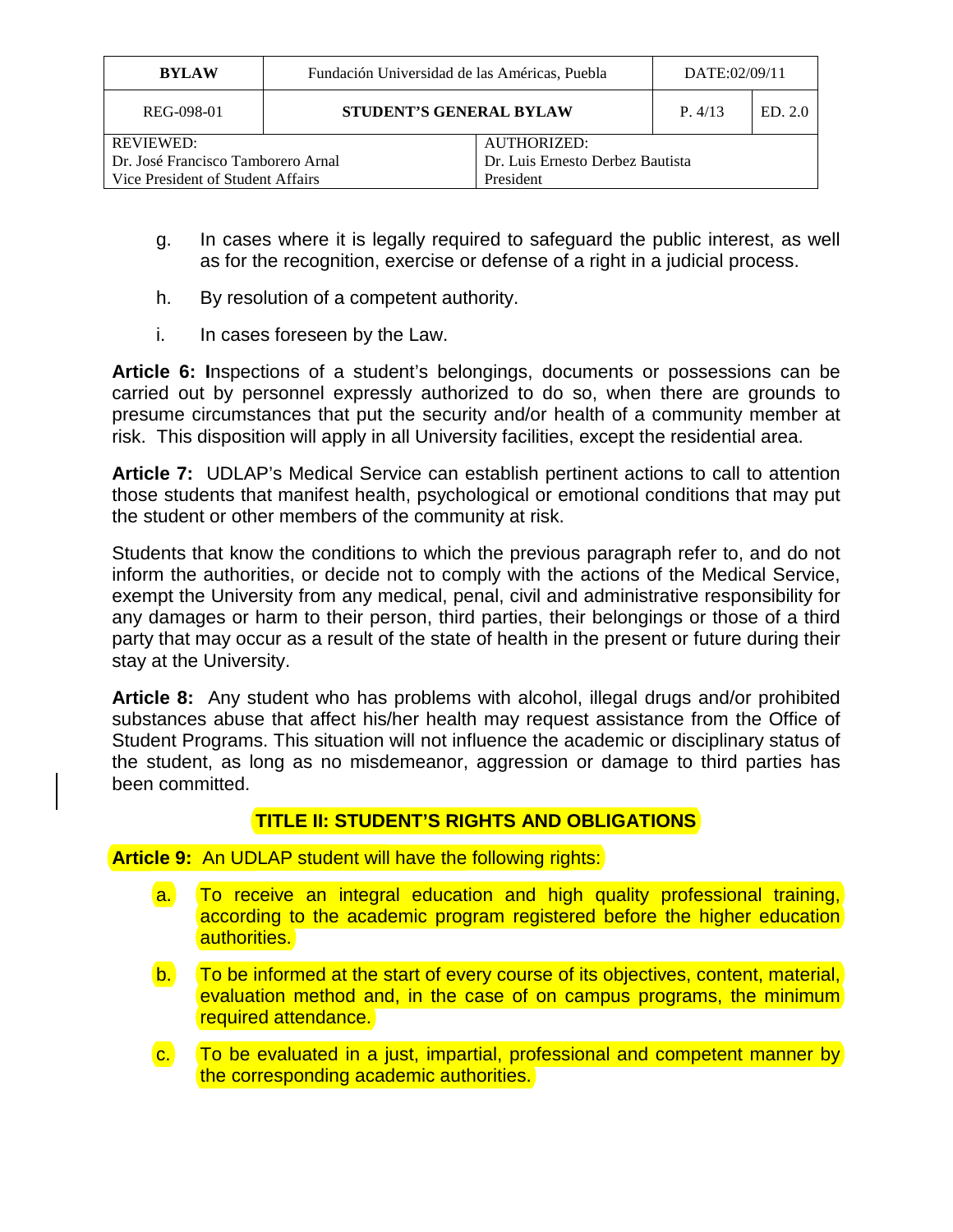| <b>BYLAW</b>                       | Fundación Universidad de las Américas, Puebla  |                                  | DATE:02/09/11 |         |
|------------------------------------|------------------------------------------------|----------------------------------|---------------|---------|
| REG-098-01                         | <b>STUDENT'S GENERAL BYLAW</b>                 |                                  | P. 5/13       | ED. 2.0 |
| <b>REVIEWED:</b>                   | AUTHORIZED:                                    |                                  |               |         |
| Dr. José Francisco Tamborero Arnal |                                                | Dr. Luis Ernesto Derbez Bautista |               |         |
|                                    | Vice President of Student Affairs<br>President |                                  |               |         |

- d. To request a review of evaluations and receive clarification, as indicated in *Manual del Estudiante (Student Manual)*.
- e. To receive academic and/or psychological advising as support for their academic and personal improvement.
- f. To evaluate academic and non-academic services used.
- g. To enjoy an orderly, healthy and safe University environment that promotes learning and personal growth.
- h. To be respected by other members of the University community in their physical, moral, psychological and intellectual integrity.
- i. To be heard and have a fair, impartial and dignified process in cases where disciplinary action is required, or when the student perceives that his/her rights have been questioned.
- j. To receive primary care through the Medical Service, subjected to the guidelines established by the Service.
- k. To make use of the University installations and facilities in accordance with the guidelines established by each of the managing areas.
- l. To present academic or non-academic complaints or requests according to what is indicated in Article 30 of this document, and to be informed of the resolution once it is reached.
- m. To have a University ID that allows him/her access to and use of the facilities and services provided. This ID will be University property.

**Article 10:** UDLAP students have the following obligations:

- a. To understand and obey institutional bylaws, as well as be aware of information published through University communication media that may affect their activities as students. Ignorance of these bylaws does not exempt students from compliance.
- b. To contribute to generate an environment of participation, reflection and respect that facilitates creativity and learning.
- c. To sign the *Contrato de Prestación de Servicios Educativos (Education Services Contract)* during their first semester.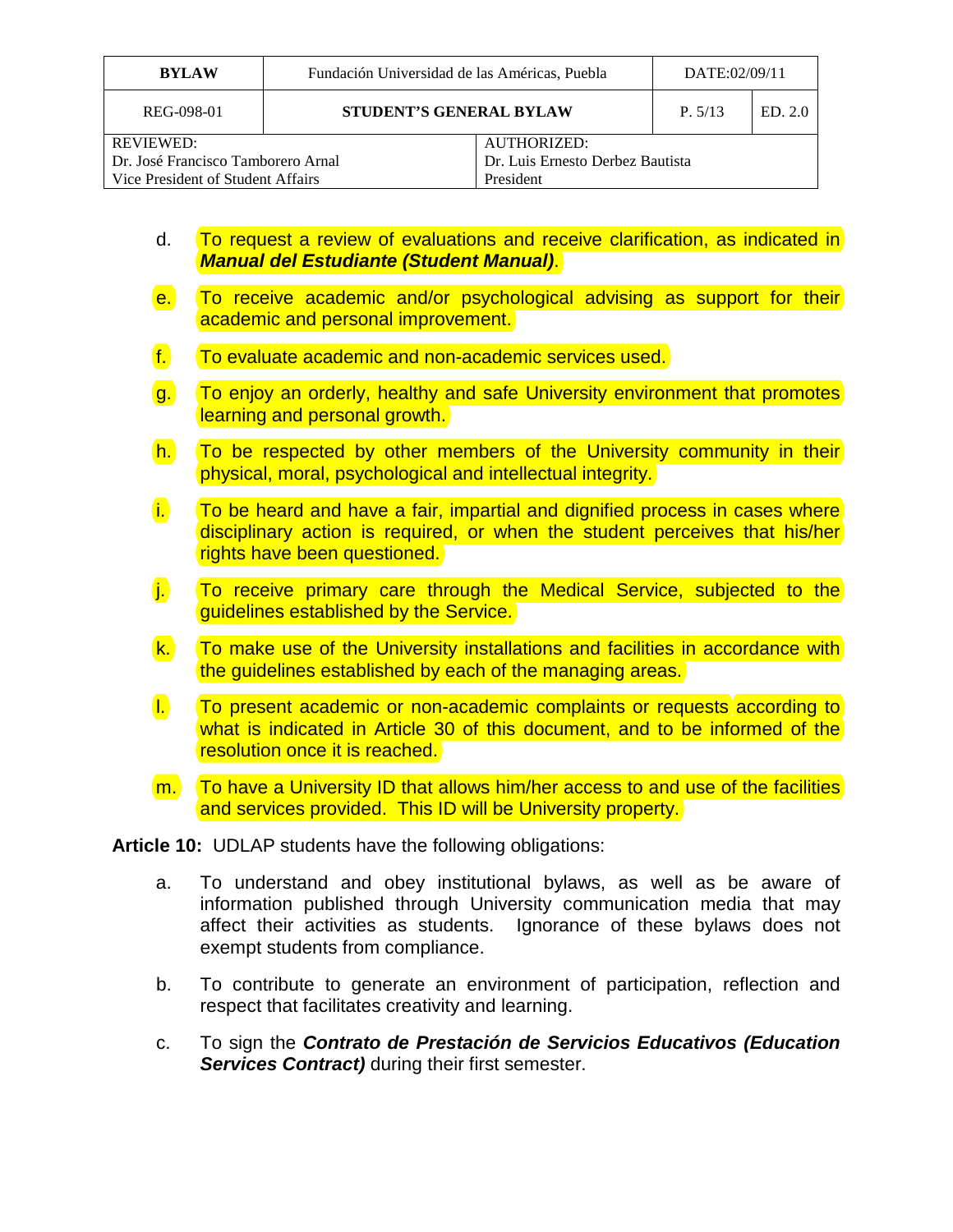| <b>BYLAW</b>                       | Fundación Universidad de las Américas, Puebla | DATE:02/09/11                    |         |         |
|------------------------------------|-----------------------------------------------|----------------------------------|---------|---------|
| REG-098-01                         | <b>STUDENT'S GENERAL BYLAW</b>                |                                  | P. 6/13 | ED. 2.0 |
| <b>REVIEWED:</b>                   |                                               | <b>AUTHORIZED:</b>               |         |         |
| Dr. José Francisco Tamborero Arnal |                                               | Dr. Luis Ernesto Derbez Bautista |         |         |
| Vice President of Student Affairs  |                                               | President                        |         |         |

- d. To agree to the University medical exam during their first semester at UDLAP so the institution may know the health status of new students and be able to take preventive measures, or provide medical attention. This obligation does not apply to students studying off-campus.
- e. To know and follow the calendar published on the University's website.
- f. To attend class in on-campus courses.
- g. To respect intellectual property, always avoiding all dishonest conducts, such as plagiarism, fraud, lying, falsification or any other behavior that goes against UDLAP's *Código de Ética (Ethics Code)* and the intellectual property guidelines established by the University.
- h. To maintain confidentiality of institutional and third party information, according to Mexican laws and current University guidelines.
- i. To respect third parties' privacy and belongings.
- j. To contribute in keeping a clean and orderly campus, using installations, equipment and infrastructure responsibly and respecting the environment.
- k. To show, and when required hand in, a valid University ID card. Also, provide name and student number when a University authority or security personnel requests it.
- l. In the case of University Colleges or representative University teams, to permit and collaborate with security checks of personal belongings carried out on campus by security personnel and/or personnel authorized by the Student Affairs Vice Presidency.
- m. To collaborate in drug or alcohol testing supervised by the Medical Service when requested by the University.
- n. To update his/her general data in the Registrar's Office.
- o. To have a valid health insurance plan.
- p. To answer for the behavior of people who are visiting him/her on campus.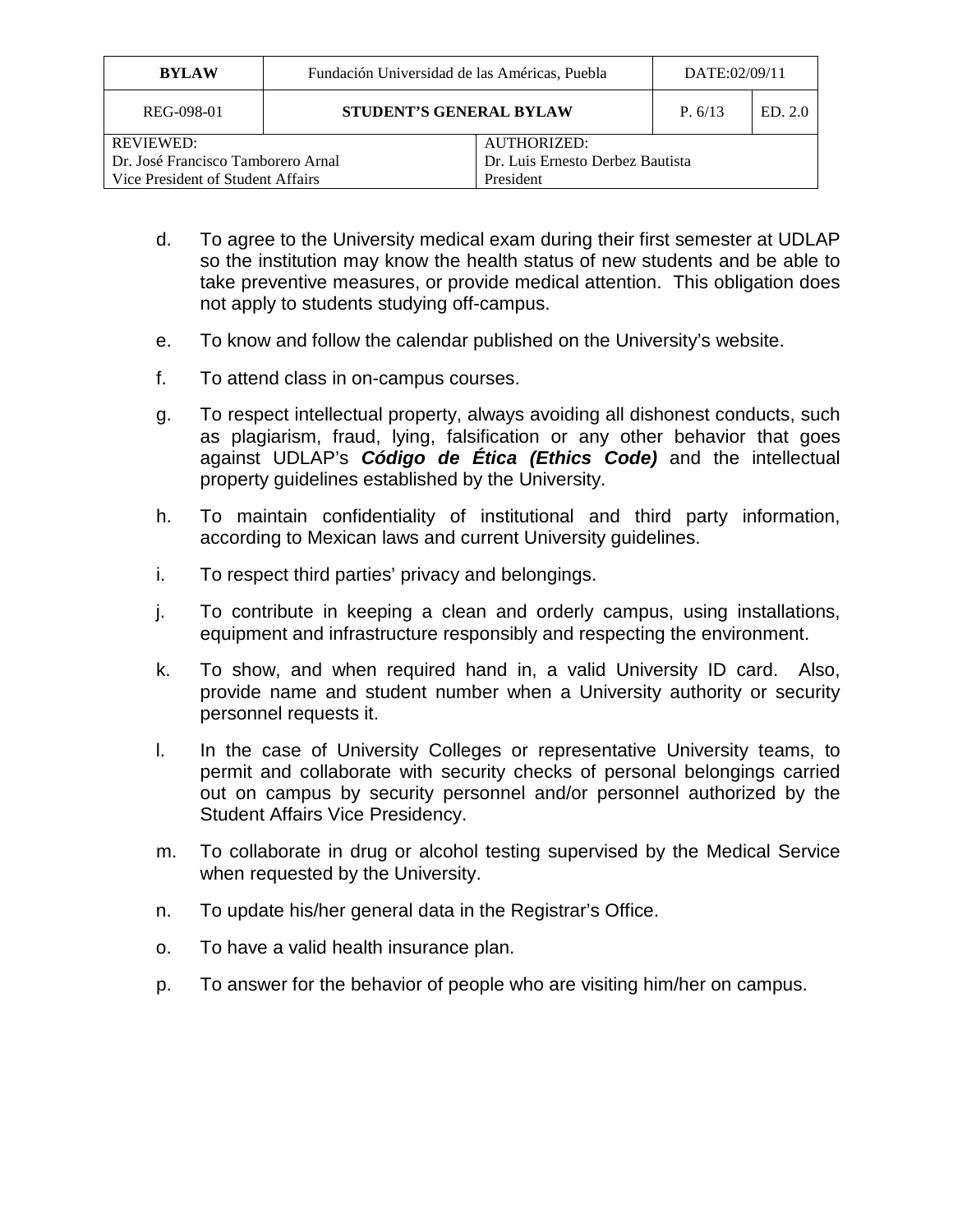| <b>BYLAW</b>                       | Fundación Universidad de las Américas, Puebla |                                  | DATE:02/09/11 |         |
|------------------------------------|-----------------------------------------------|----------------------------------|---------------|---------|
| REG-098-01                         | <b>STUDENT'S GENERAL BYLAW</b>                |                                  | P. 7/13       | ED. 2.0 |
| <b>REVIEWED:</b>                   |                                               | AUTHORIZED:                      |               |         |
| Dr. José Francisco Tamborero Arnal |                                               | Dr. Luis Ernesto Derbez Bautista |               |         |
| Vice President of Student Affairs  |                                               | President                        |               |         |
|                                    |                                               |                                  |               |         |

#### **TITLE III: ACADEMIC PROVISIONS CHAPTER I: UNIVERSITY ADMISSIONS**

**Article 11:** Every candidate who wants to enter the *bachelor*, *licenciatura* or postgraduate programs at UDLAP must go through the admission process at the Registrar's Office, meeting the requirements indicated in the *Manual del Estudiante (Student Manual)*. For distance learning programs, admissions will be carried out through the Office of Distance Education.

**Article 12:** Any student who interrupts his/her studies for a period equal to or less than a year will have a valid school record and will be able to register in accordance to the established procedures. In case registration occurs after being absent for more than a year, the student must apply for readmission through the Registrar's Office. In the case of distance learning programs, the readmission will be through the Office of Distance Education.

### **CHAPTER II: ADMISSIONS PROCESS**

**Article 13:** Registration is an administrative process that must be carried out by the student every school period to enroll in the courses that will be taken at the University, in accordance with the dates established in the school calendar on the University's website.

**Article 14:** The student will be able to register after the following:

- a. Having paid at least the advance tuition payment, established by the Office of General Finance and published on the University website.
- b. Have a debt-free account at the University.
- c. If the student has a scholarship, he/she must have filled out the required documentation at the Registrar's Office.
- d. Have an academic and disciplinary status that allows registration. The student's status must not be of suspension or expulsion by the Disciplinary Commission of Student Affairs.

**Article 15:** Students in the *licenciatura* or bachelor program must enroll in the minimum amount of units determined by the University for each school session, or they must pay the tuition difference. This rule will not apply when the courses offered do not allow the student to complete the minimum required, when there is an agreement with other education institutions, or when the Student Affairs Vice Presidency or Office of Academic Advising recommends that the student enroll in fewer units.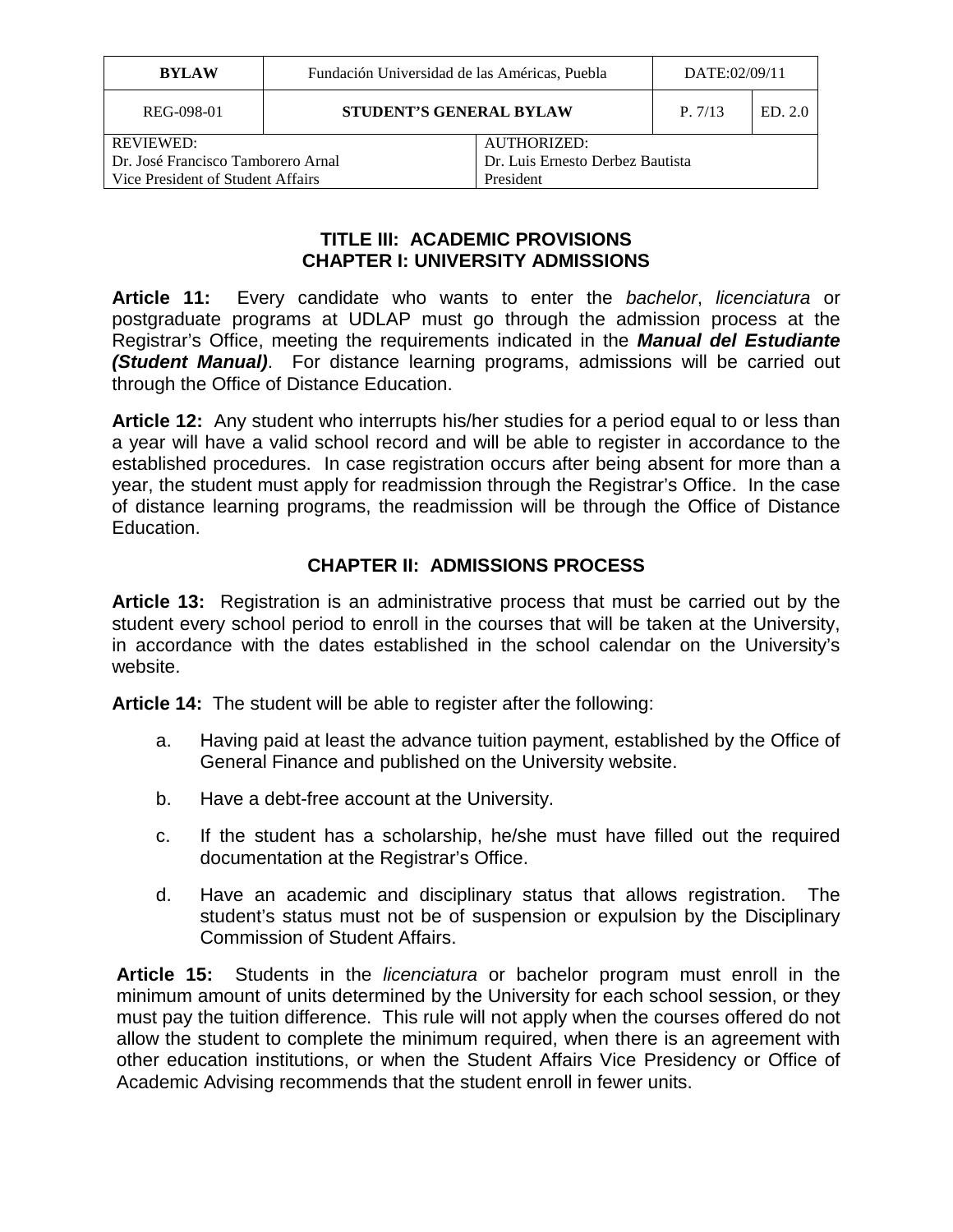| <b>BYLAW</b>                       | Fundación Universidad de las Américas, Puebla |                                  | DATE:02/09/11 |         |
|------------------------------------|-----------------------------------------------|----------------------------------|---------------|---------|
| REG-098-01                         | <b>STUDENT'S GENERAL BYLAW</b>                |                                  | P. 8/13       | ED. 2.0 |
| <b>REVIEWED:</b>                   |                                               | AUTHORIZED:                      |               |         |
| Dr. José Francisco Tamborero Arnal |                                               | Dr. Luis Ernesto Derbez Bautista |               |         |
| Vice President of Student Affairs  |                                               | President                        |               |         |

**Article 16:** The student must check his/her class schedule at the end of the regular registration period and before classes start; in case there are any inconsistencies, he/she must clarify them with their Academic Dean. For distance graduate students, this revision must be carried out with the Office of Distance Learning.

### **CHAPTER III: PERMANENCE AT UDLAP**

**Article 17:** School periods are determined by the type of academic program and the duration of classes. According to these criteria, the periods will be:

- a. Spring, Summer I, Summer II and Fall for academic programs offered on a semester basis.
- b. Spring I, Spring II, Summer I, Summer II, Fall I and Fall II, for academic programs offered on a trimester basis. Distance programs do not have a Summer II period.

**Article 18:** Students may only attend the courses they have registered for in the current school period. Students may not audit classes they are not registered for.

**Article 19:** The minimum passing grade in all courses at the University is 7.5 on a scale of 0 to 10 for bachelor or *licenciatura,* and 8.0 for graduate studies.

**Article 20:** At the end of the school period each student has two academic averages:

- a. Average for the period: determined as a weighted average based on the grades and the total number of units taken in the school period.
- b. GPA: determined as a weighted average based on grades and the total number of units taken from the start of the academic program until the last school period taken.

**Article 21:** The relationship between units taken, approved and accumulated per school term determines the academic status of a student.

For bachelor or *licenciatura* students the academic status may be:

- a. Regular: academic situation where the student has passed at least 75% of units tried and accumulated.
- b. Warning: student's academic situation that finds him/her in a regular academic status at the start of the school term, but has not passed at least 75% of the units tried and accumulated at the end of that school term.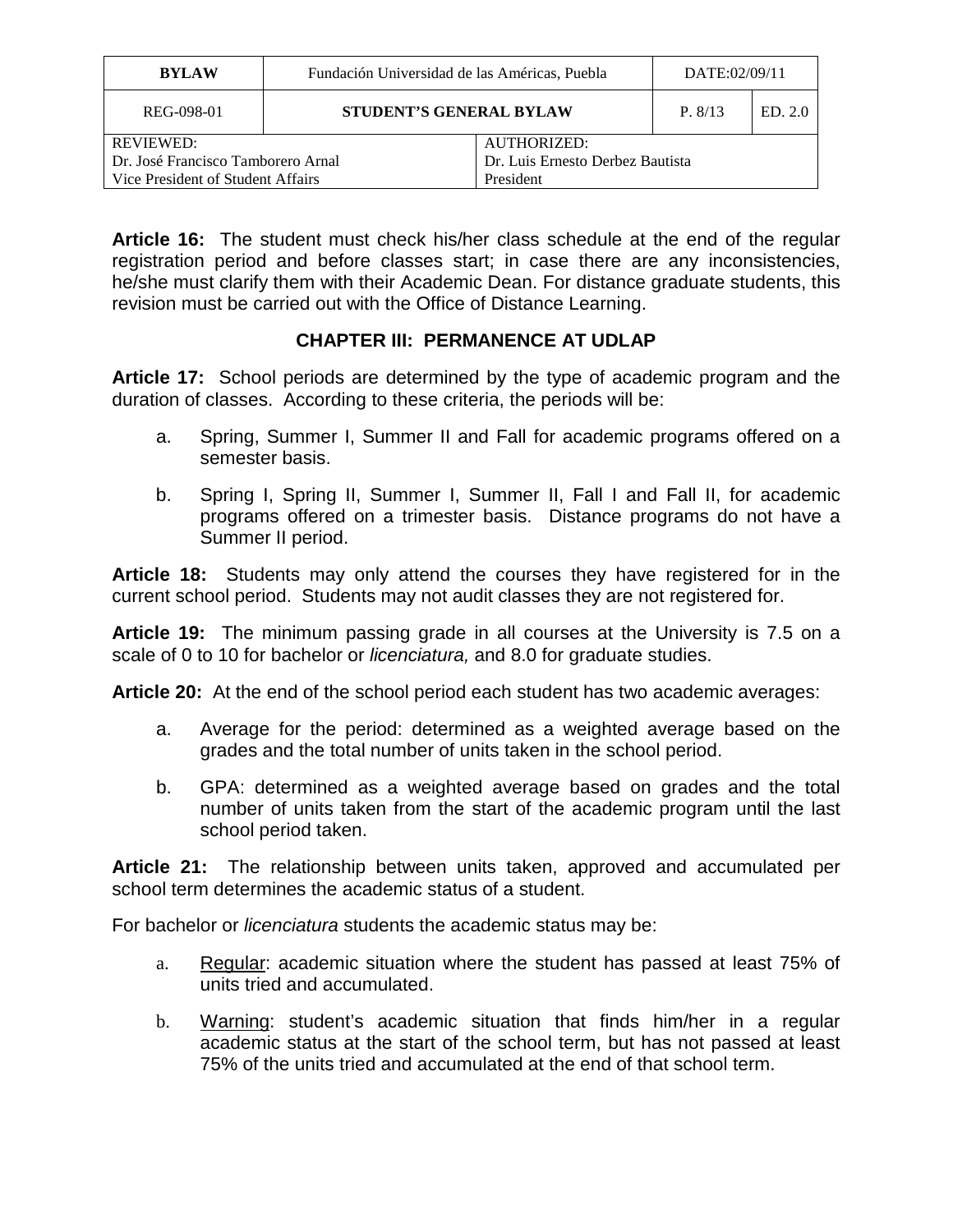| <b>BYLAW</b>                       | Fundación Universidad de las Américas, Puebla |                                  | DATE:02/09/11 |         |
|------------------------------------|-----------------------------------------------|----------------------------------|---------------|---------|
| REG-098-01                         | <b>STUDENT'S GENERAL BYLAW</b>                |                                  | P.9/13        | ED. 2.0 |
| <b>REVIEWED:</b>                   |                                               | AUTHORIZED:                      |               |         |
| Dr. José Francisco Tamborero Arnal |                                               | Dr. Luis Ernesto Derbez Bautista |               |         |
| Vice President of Student Affairs  |                                               | President                        |               |         |

- c. Probation: student's academic situation of warning, where the student has passed less tan 75% of the units taken during the school term.
- d. Dismissal: student's academic situation whereby a student on probation fails a class. In this academic status the student will be dismissed from the University, and will have the opportunity to reapply according to the current policy and procedure. If the application is accepted, the student will be on probation.

For graduate students the academic status may be:

- a. Regular: student's academic status whereby the student passes all the units tried and accumulated of his/her academic program.
- b. Regular 1: student's academic status whereby the student takes and fails one course of his/her academic program.
- c. Regular 2: student's academic status whereby the student takes and fails two courses of his/her academic program.
- d. Dismissal: student's academic status whereby the student takes and fails three or more courses of his/her academic program. In this academic status the student will be withdrawn from the University, and will have the opportunity to reapply according to the current policy and procedure. If the application is accepted, the student will be on a Regular 2 status.

The *Manual del Estudiante (Student Manual)* explains in detail the calculation and characteristics of each academic status.

**Article 22:** During their first year at UDLAP, bachelor or *licenciatura* students must participate in compulsory programs offered by the Student Affairs Vice Presidency to aid them in the social and academic transition from high school to University life.

**Article 23:** Once a student has registered in a school term, he/she may add, drop or withdraw courses. These changes, as well as switching programs and equivalent studies are subject to the guidelines established in *Manual del Estudiante (Student Manual)* and must be carried out by the Registrar's Office.

**Article 24:** Students interested in international exchange programs must follow the procedures established by the Office of Special Projects and International Coordination. These exchanges may be only for one or two school terms.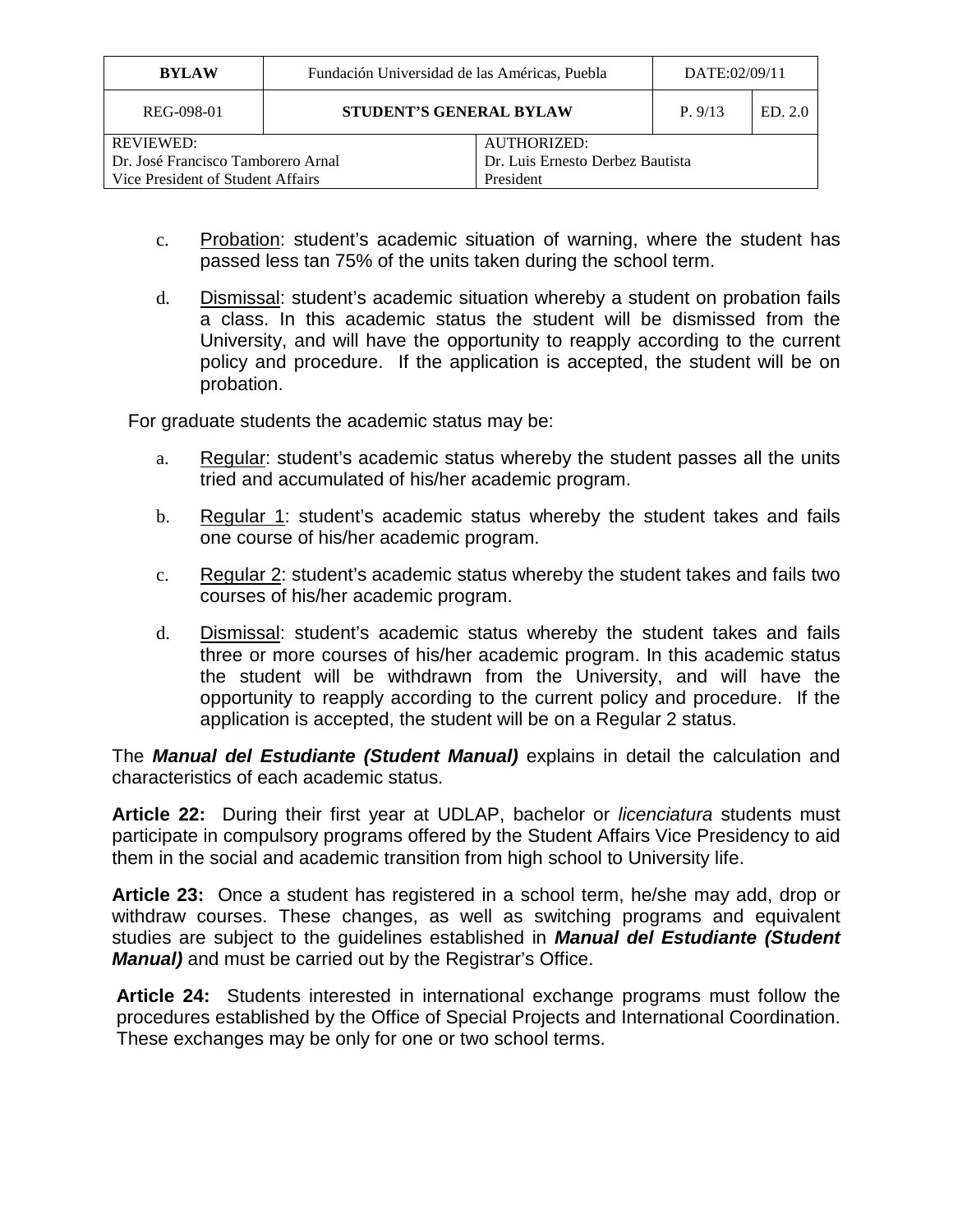| <b>BYLAW</b>                                           | Fundación Universidad de las Américas, Puebla |                                                        | DATE:02/09/11 |         |
|--------------------------------------------------------|-----------------------------------------------|--------------------------------------------------------|---------------|---------|
| REG-098-01                                             | <b>STUDENT'S GENERAL BYLAW</b>                |                                                        | P. 10/13      | ED. 2.0 |
| <b>REVIEWED:</b><br>Dr. José Francisco Tamborero Arnal |                                               | <b>AUTHORIZED:</b><br>Dr. Luis Ernesto Derbez Bautista |               |         |
| Vice President of Student Affairs                      |                                               | President                                              |               |         |

### **CHAPTER IV: CERTIFICATION AND GRADUATION**

**Article 25:** A bachelor, *licenciatura* or postgraduate degree will be granted to UDLAP students who approve their corresponding academic programs, and who meet the administrative and academic requirements indicated in the *Manual del Estudiante (Student Manual).*

**Article 26:** University students who receive a diploma at the end of a bachelor, *licenciatura* or postgraduate academic program will be considered UDLAP alumni.

**Article 27:** *Licenciatura* students must complete their social service on the dates indicated in the current school calendar as a requirement for graduation, according to the guidelines established by the Office of Social Service and Professional Practices.

**Article 28:** Outstanding academic students who have finished a bachelor, *licenciatura* or postgraduate program may receive academic honors according to what is established in the *Política de Reconocimientos para Graduandos (Graduate Honors Policy).*

### **TITLE IV: STUDENT LIFE**

### **CHAPTER I: STUDENT PARTICIPATION**

**Article 29:** The University acknowledges the representation of students through student organizations that are legitimately constituted before the Student Affairs Vice Presidency, and that are composed and directed exclusively by registered students.

**Article 30:** Student complaints and suggestions must be presented:

- a. Before the corresponding Dean and/or the Academic Vice President, personally or through the student representative in the Student Council of the Universidad de las Américas Puebla, for academic issues.
- b. Before the Vice President of Student Affairs, personally or through their student representative in the Student Council of the Universidad de las Américas Puebla, for non-academic issues.
- c. Before the Disciplinary Commission of Student Affairs, for complaints or requests of a disciplinary nature.
- d. Through UDLAP's complaints and suggestions mailbox for all issues. There are physical mailboxes installed in various parts of the campus or, alternatively, the electronic version can be used.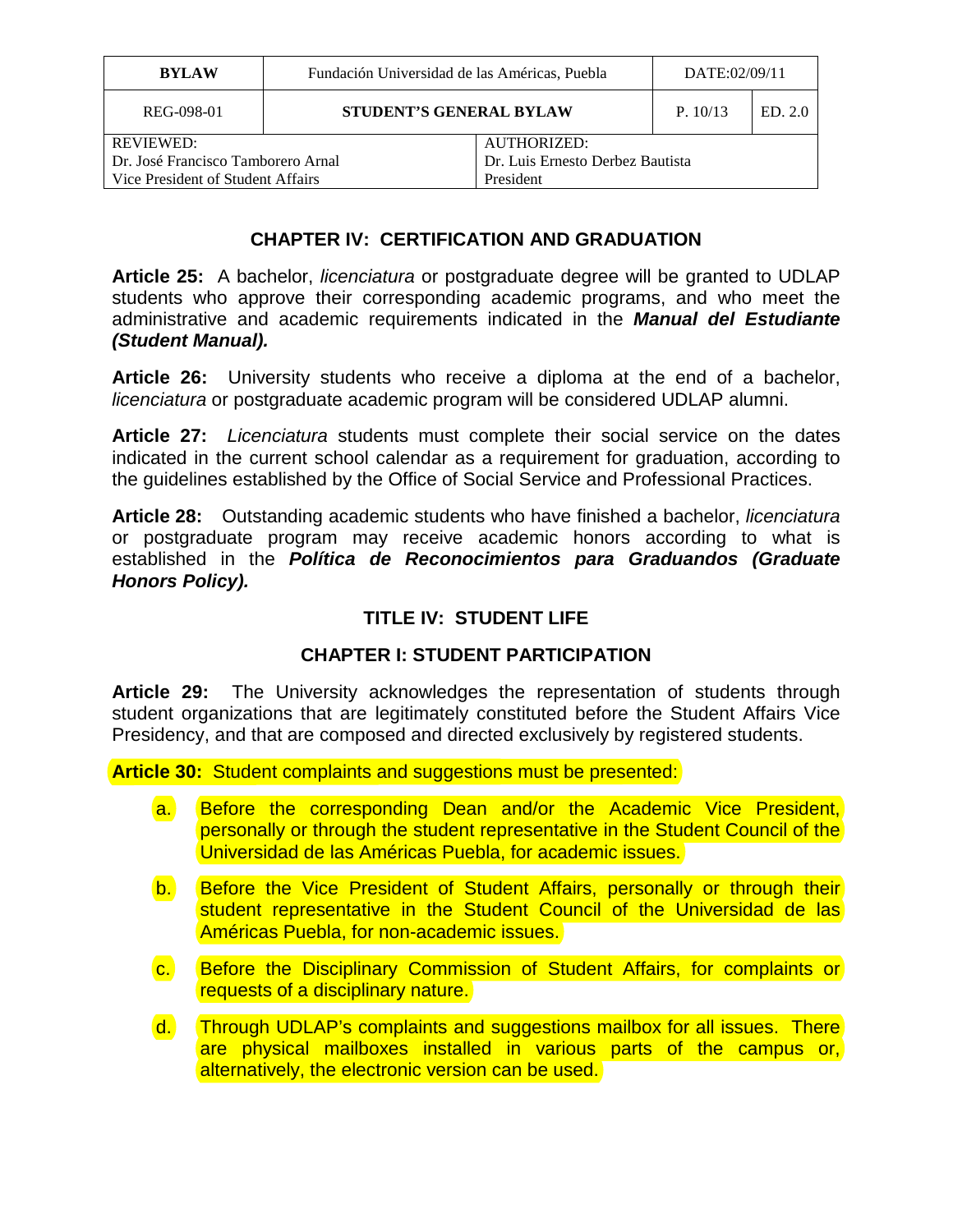| <b>BYLAW</b>                       | Fundación Universidad de las Américas, Puebla  |                                  | DATE:02/09/11 |         |
|------------------------------------|------------------------------------------------|----------------------------------|---------------|---------|
| REG-098-01                         | <b>STUDENT'S GENERAL BYLAW</b>                 |                                  | P. 11/13      | ED. 2.0 |
| <b>REVIEWED:</b>                   |                                                | <b>AUTHORIZED:</b>               |               |         |
| Dr. José Francisco Tamborero Arnal |                                                | Dr. Luis Ernesto Derbez Bautista |               |         |
|                                    | Vice President of Student Affairs<br>President |                                  |               |         |

#### e. Through the Student Council of the Universidad de las Américas Puebla (CEUDLAP), for all cases.

**Article 31:** The use of the name, abbreviation, logos, seal, brand or other distinctive insignia of the University is subject to the *Política de Propiedad Intelectual (Intellectual Property Policy)*, which, in a general way, prohibits the use of distinctive insignia without authorization of the Intellectual Property Committee, except in the instances specified in this policy.

**Article 32:** Students may publish their work as a way to stimulate intellectual, free and responsible development within the institution. The Academic Vice Presidency must authorize publication of academic works, while the Student Affairs Vice Presidency must approve publications derived from student organizations.

**Article 33:** Students may host events through the student organizations, on condition that they do not disturb the order and normal operation of the University. The corresponding School Board and Academic Board must authorize academic events, while the Student Affairs Vice Presidency must authorize non-academic events.

**Article 34:** In the case of events that require sponsorship, students will follow the guidelines established by the Office of Institutional Development.

**Article 35:** No student or student organization may carry out events or publicity, promotion or sale of goods or services, directly or indirectly within the campus and University facilities, without the prior written authorization of the Student Affairs Vice Presidency.

**Article 36:** Placement of any type of ads, announcements, pamphlets, brochures, posters, promotional banners, invitations or any other kind of propaganda, within the campus, will be carried out with prior written authorization from the Office of Social Communications.

### **CHAPTER II: DISCIPLINE AND SANCTIONS**

**Article 37:** The Disciplinary Commission of Student Affairs is the entity responsible for hearing students' disciplinary offenses, as well as to determine the corresponding sanctions.

**Article 38:** Sanctions will be applied according to the guidelines established in the *Reglamento de la Comisión Disciplinaria de Asuntos Estudiantiles (Disciplinary Commission of Student Affairs Bylaw)*.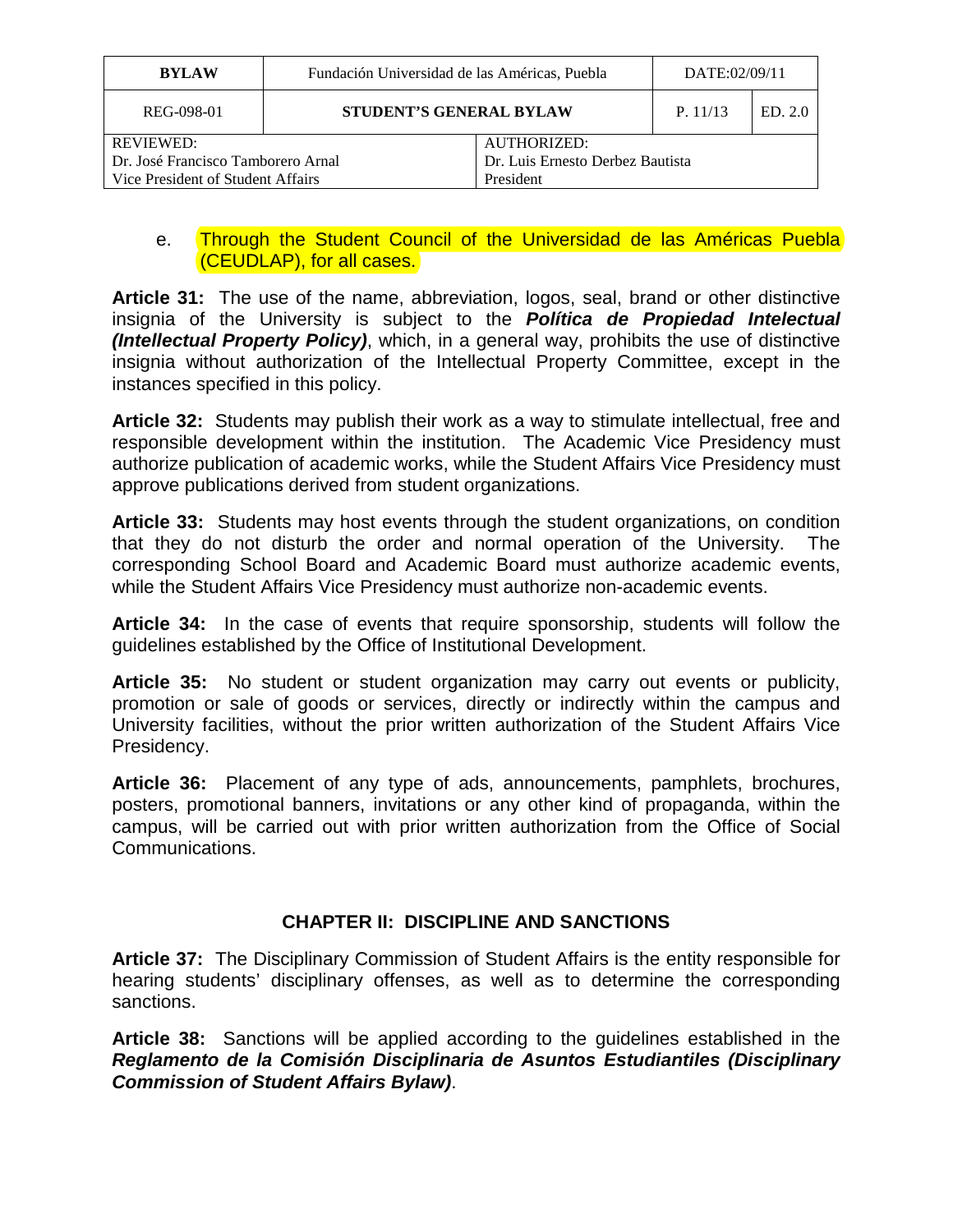| <b>BYLAW</b>                       | Fundación Universidad de las Américas, Puebla |                                  | DATE:02/09/11 |         |
|------------------------------------|-----------------------------------------------|----------------------------------|---------------|---------|
| REG-098-01                         | <b>STUDENT'S GENERAL BYLAW</b>                |                                  | P. 12/13      | ED. 2.0 |
| <b>REVIEWED:</b>                   |                                               | <b>AUTHORIZED:</b>               |               |         |
| Dr. José Francisco Tamborero Arnal |                                               | Dr. Luis Ernesto Derbez Bautista |               |         |
| Vice President of Student Affairs  |                                               | President                        |               |         |

**Article 39:** UDLAP reserves the right to deny the entry to campus to students who are drunk. The introduction and/or consumption of alcohol in University installations are forbidden. The offenses derived from the consumption of alcohol may be considered as serious and sanctioned according to the guidelines established in the *Reglamento de la Comisión Disciplinaria de Asuntos Estudiantiles (Disciplinary Commission of Student Affairs Bylaw).* 

**Article 40:** Possession, storage, consumption or distribution – commercial or noncommercial – of illegal drugs and psychotropic substances, as well as carrying and possessing guns, on campus or on other University facilities and in events organized, directly or indirectly by the University within or outside campus are strictly prohibited. These actions will have as a consequence the immediate expulsion of the student involved, with notification to the student's parents or guardians. The University will present the corresponding report to the authorities.

## **TRANSITORY ARTICLES**

**FIRST:** The Academic Board, Administrative Board and/or Student Affairs Board, depending on the issue, will be responsible for resolving matters not considered in this bylaw which are against the law, institutional guidelines and University life.

**SECOND:** This document will be reviewed by the Student Affairs Vice Presidency on a yearly basis in order to renew and update it. The modifications that result from these reviews will be submitted to the corresponding authorization process and distribution channels.

**THIRD:** This bylaw will come into effect on the day following its publication on the Intranet and nulls the previous bylaw.

### **DIRECTLY RELATED DOCUMENTS**

- Código de Ética (Ethics Code).
- Manual del Estudiante (Student Manual)
- Contrato de Prestación de Servicios Educativos (Contract for Education Services).
- PA001000-7.5.5-007 Política de Privacidad, Confidencialidad y Seguridad de la Información de Estudiantes (Policy for Privacy, Confidentiality and Security of Students' Data).